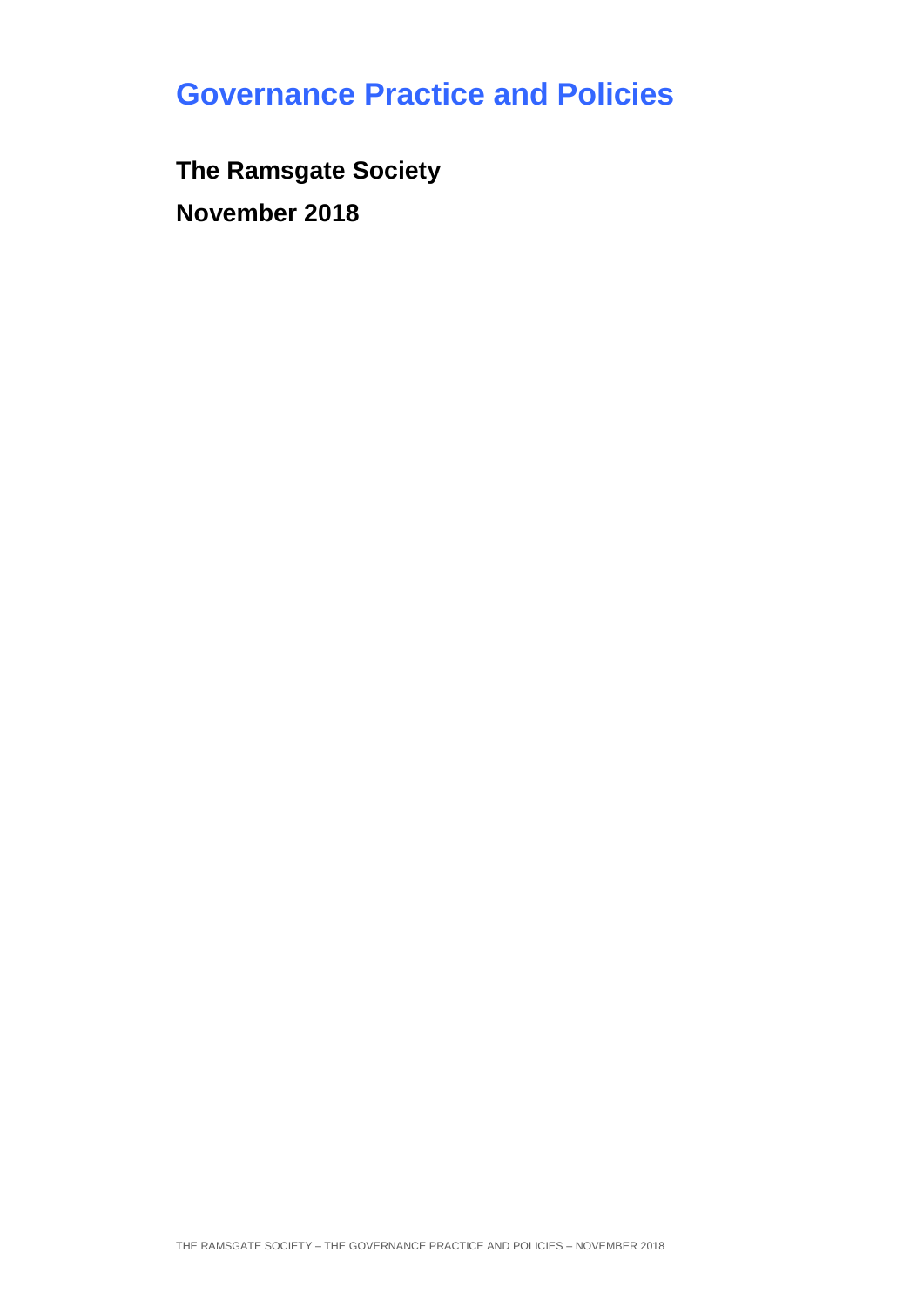|                                                                                                                                                                                                                                                                        | Page No.       |
|------------------------------------------------------------------------------------------------------------------------------------------------------------------------------------------------------------------------------------------------------------------------|----------------|
| 1 INTRODUCTION                                                                                                                                                                                                                                                         | 3              |
| 2 ROLE AND RESPONSIBILITIES OF EXECUTIVE COMMITTEE<br><b>INDIVIDUAL MEMBERS</b><br>$\blacksquare$<br><b>CHAIR</b><br>$\blacksquare$<br>- VICE CHAIR<br><b>TREASURER</b><br>$\sim 100$<br><b>SECRETARY</b><br>$\sim 100$<br>PRESIDENT AND VICE PRESIDENTS<br>$\sim 100$ | 4              |
| <b>3 APPOINTMENT OF EXECUTIVE MEMBERS</b>                                                                                                                                                                                                                              | $\overline{7}$ |
| 4 PROBITY                                                                                                                                                                                                                                                              | 9              |
| 5 EQUALITY AND SAFEGUARDING POLICY                                                                                                                                                                                                                                     | 10             |
| 6 PRIVACY POLICY                                                                                                                                                                                                                                                       | 12             |
| 7 MANAGEMENT OF RISKS                                                                                                                                                                                                                                                  | 14             |
| 8 HEALTH AND SAFETY POLICY                                                                                                                                                                                                                                             | 15             |
| ANNEX - THE RAMSGATE SOCIETY CONSTITUTION                                                                                                                                                                                                                              | 18             |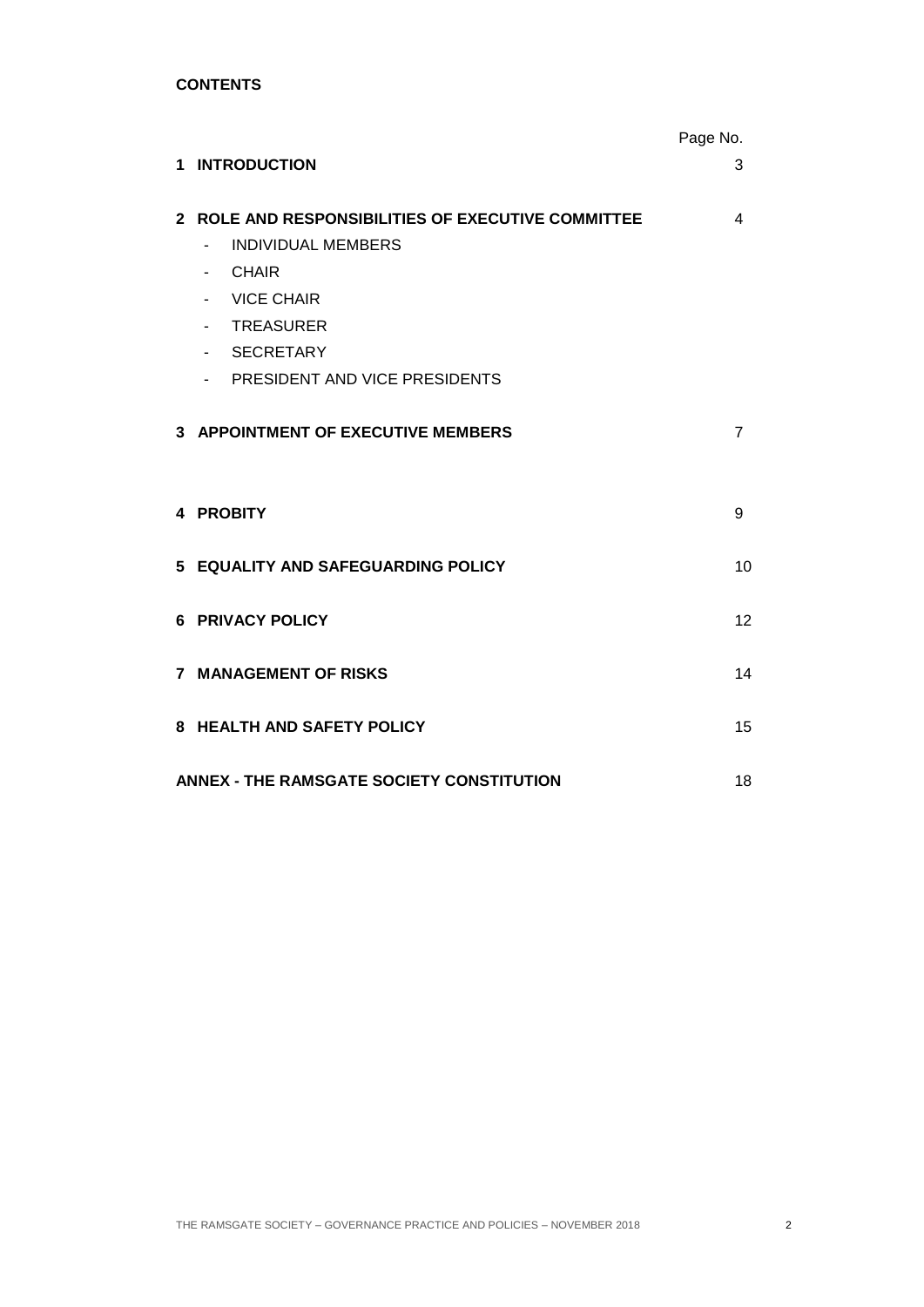# **1 INTRODUCTION**

The Ramsgate Society (hereafter 'The Society') recognises the fundamental importance of good governance in fulfilling its charitable purposes, namely:

- *To encourage high standards of architecture and town planning in Ramsgate.*
- *To stimulate public interest in and care for the beauty, history and character of the town and its surroundings.*
- *To encourage the preservation, development and improvement of features of general public amenity or historic interest.*
- *To pursue these ends by means of meetings, exhibitions, lectures, publications, other forms of instruction and publicity, and promotion of schemes of a charitable nature.*

This document has been prepared to enshrine good governance practice and to establish essential policies guiding the Executive Committee and The Society in its work in Ramsgate. It will need to be reviewed annually to ensure it remains relevant and in line with new legislation, regulations and best practice. Copies of the guidance will be made available to all members – existing and new – and available for download on The Society's website.

The guidance needs to be read in conjunction with The Society's Constitution which provides the legal framework for the Executive Committee which is annexed.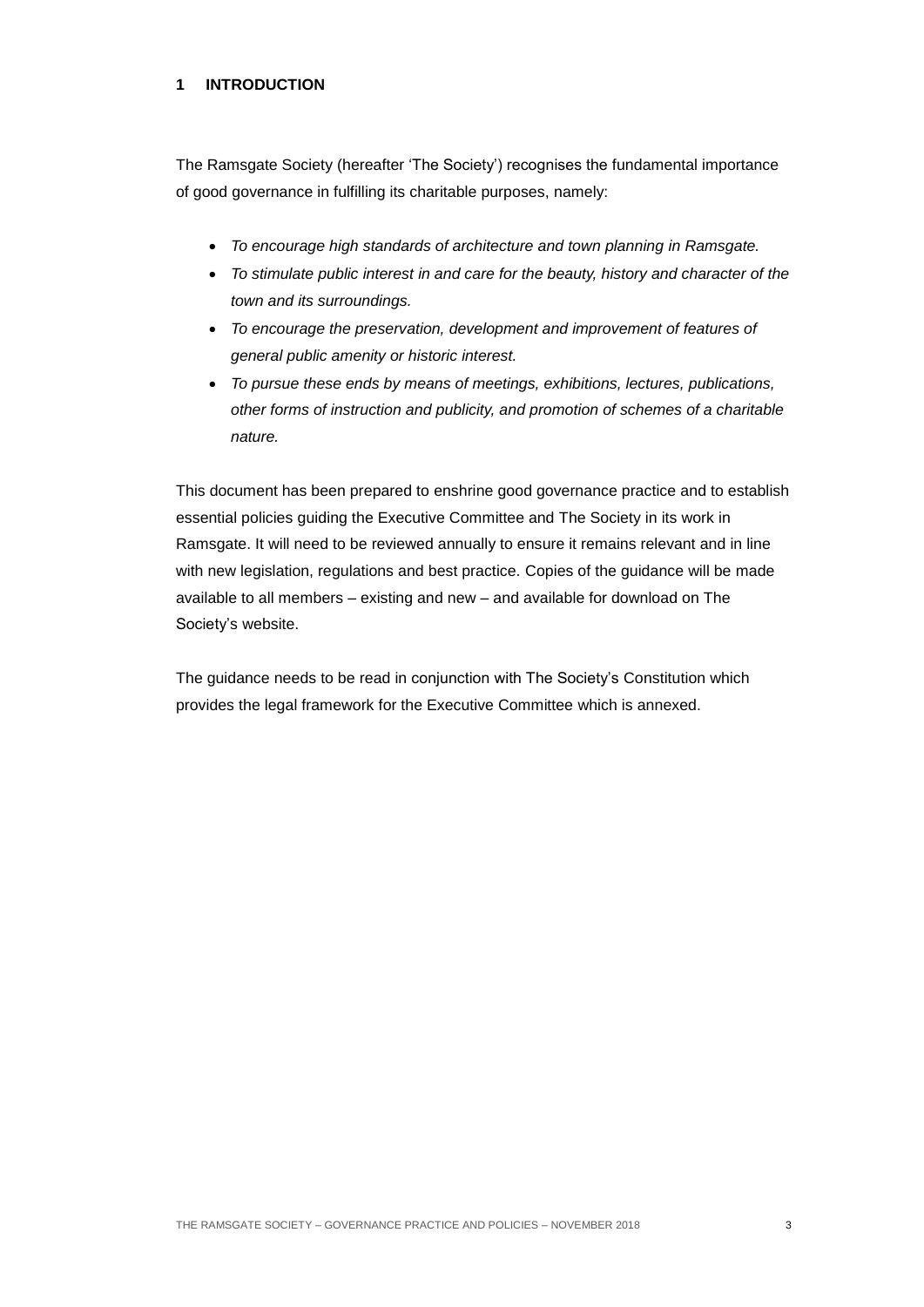# **2 ROLE AND RESPONSIBILITIES OF EXECUTIVE COMMITTEE**

The Executive Committee has the role of leading, representing and overseeing the work of The Society in the community of Ramsgate. Legally it has responsibility for all decisions of The Society and for the management and control of its finances. The Committee is accountable to its members and to the Charity Commission. Both expect the Committee to act always in the best interest of The Society and to provide clear leadership and strong support for The Society's charitable objectives.

# THE COMMITTEE'S KEY RESPONSIBILITIES ARE TO:

- *Represent* The Society in its dealings with Thanet District Council, Ramsgate Town Council and other statutory authorities, as well as with local groups and societies; and to make sure the views of the Society on matters affecting the heritage, the built and natural environment of Ramsgate are timely and clearly expressed.
- *Commission* projects and initiatives aimed at enhancing the understanding and knowledge of Ramsgate's heritage and at improving the quality of its environment; carried out alone or in conjunction with others; ensuring effective resourcing, monitoring and delivery of planned outcomes.
- *Fund Raise* in support of The Society's running costs and in respect of agreed projects and initiatives.
- *Manage and control* the finances of The Society ensuring that it remains solvent and utilises its funds in line with its charitable status.
- *Risk manage* the activities and projects undertaken by the Committee, ensuring that there is adequate assessment of risks - both financial and reputational before committing to new projects.
- *Appoint* the Officers of the Society namely the Chair, Vice Chair, Treasurer and Secretary.

# INDIVIDUAL EXECUTIVE COMMITTEE MEMBERS' RESPONSIBILITIES ARE TO:

- *Uphold* and support The Society's charitable objective, acting always in the best interest of The Society
- *Maintain* an interest in and knowledge of the heritage of Ramsgate and its built and natural environment.
- *Attend* regularly and contribute positively at meetings of the Committee and any sub committee or project groups established to which they are appointed.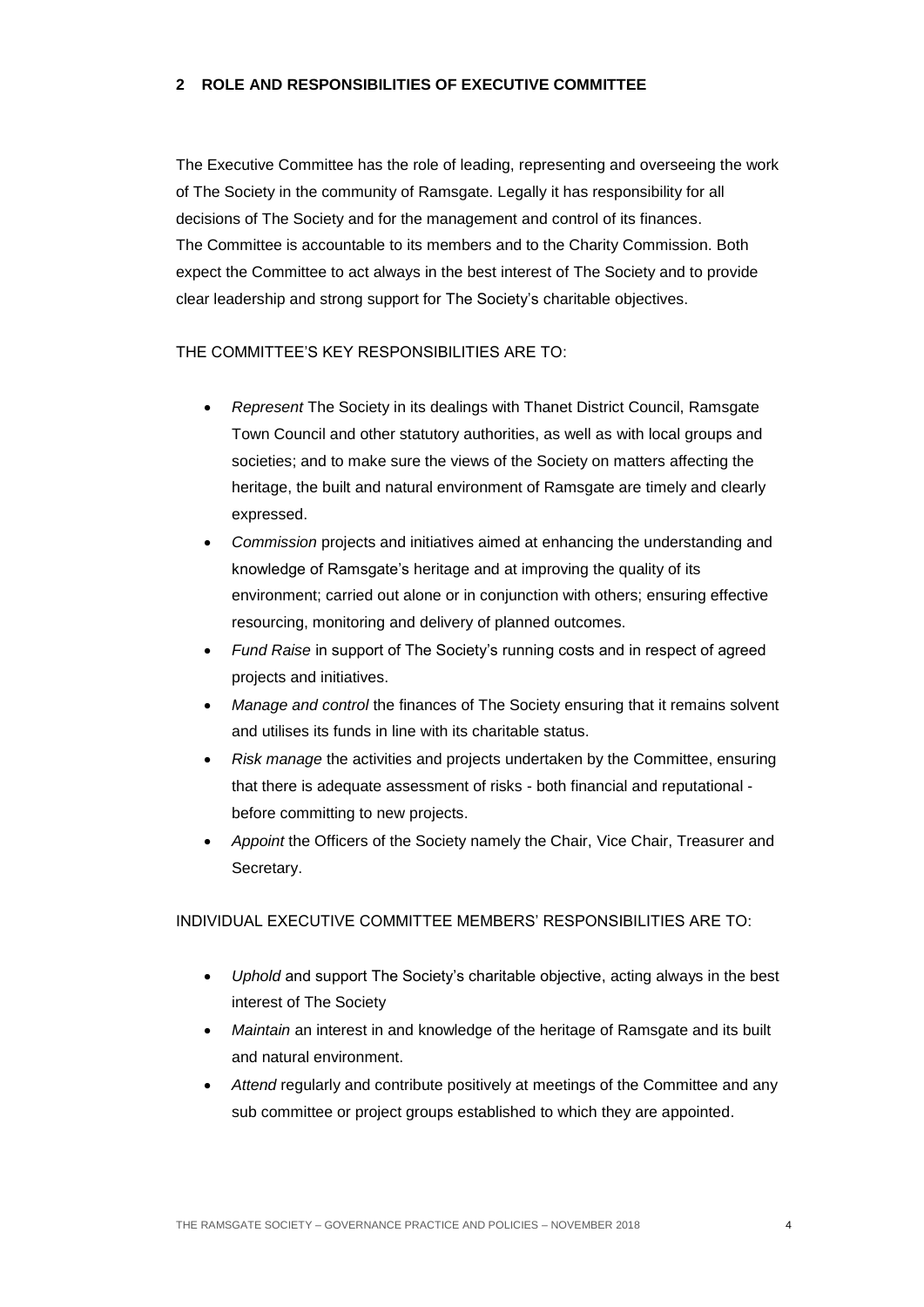*Utilise* their skills and experience to advance the work of the Committee and Society, ensuring they have the capacity and commitment to engage fully.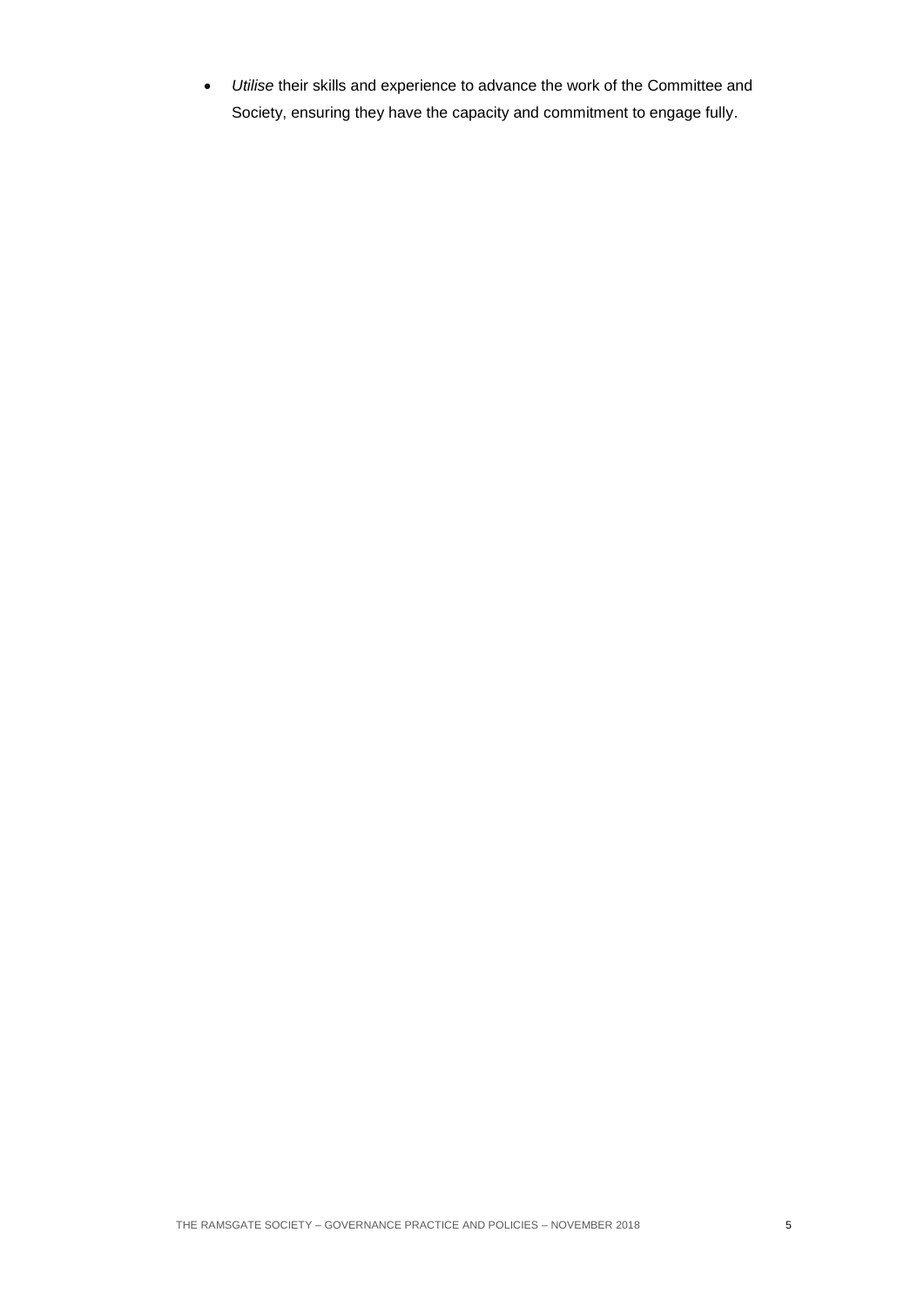# THE CHAIR'S RESPONSIBILITIES ARE TO:

- *Provide* effective leadership of The Society and the Executive Committee.
- *Manage* the business of the Committee, ensuring clear plans and objectives are set to promote the work of the Society in meeting its charitable aims.
- *Maintain* an effective Committee with appropriate skills and experience to meet the Society's objectives, co-opting members where necessary.
- *Review* the performance of members and take action to address any issues of non-performance.
- *Ensure* that views of Society members are sought and listened to before decisions are taken having a material impact on The Society.
- *Represent* The Society at outside events and at meetings with statutory bodies and other local groups.
- *Monitor* the performance of the Executive Committee and oversee the recruitment of new members with appropriate skills and experience.
- *Strive* for gender and diversity balance in the Executive Committee membership and transparency in the business of the Committee.
- *Ensure* clear and effective delegation of business to achieve the smooth running of The Society.

# THE VICE CHAIR'S RESPONSIBILITIES ARE TO:

- *Deputise* for the Chair as required and necessary.
- *Support* the Chair by offering advice and opinion on matters of interest or concern to the Society and/or the Committee.
- *Undertake* periodic appraisals of the Chair's performance in liaison with the President and/or Vice Presidents and support the Chair in addressing any issues of non-performance by individual members.

# THE TREASURER'S RESPONSIBILITIES ARE TO:

- *Manage* the finances of the Society, ensuring adequate accounting records are maintained to comply with best practice and Charity Commission guidance, and maintain budgetary control.
- *Prepare* the Society's annual accounts ensuring compliance with all relevant requirements and submit copies to the Charity Commission.
- *Report* to the Executive Committee at each meeting on the finances of the Society drawing attention to any major changes in income or expenditure.
- *Advise* the Executive Committee of the financial implications of major new activities or projects.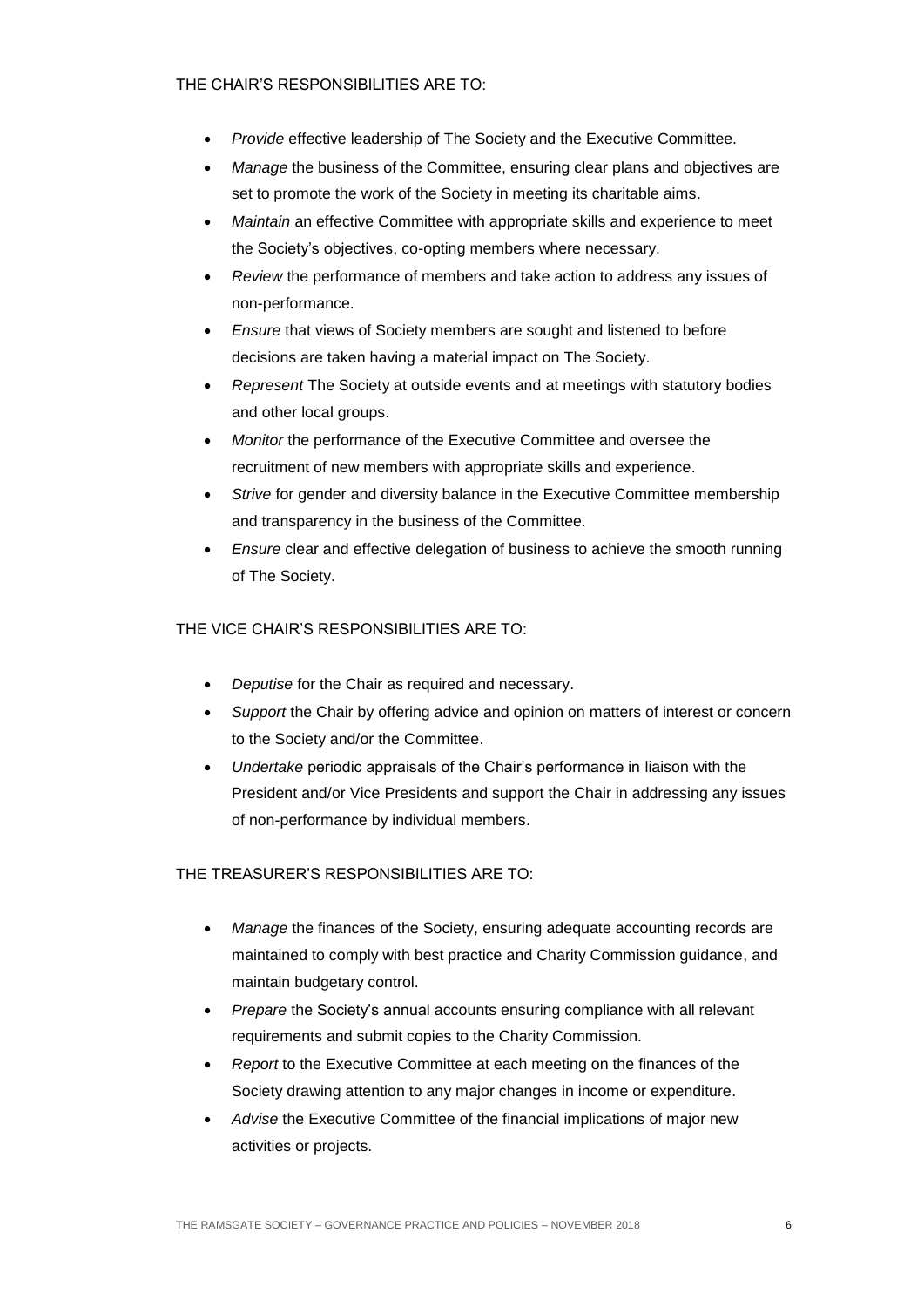# THE SECRETARY'S REPSONSIBILITIES ARE TO:

- *Make* all necessary returns required by the Charity Commission (with the exception of the annual accounts) and other bodies as requested.
- *Ensure* the Society's constitution is kept up to date in line with best practice.
- *Manage* the business of the Annual General Meeting ensuring nominations are properly sought and seconded for the appointment of Executive Committee Members.
- *Seek* legal advice where there is a need to clarify the powers of the Executive Committee or Society.

THE PRESIDENTS AND VICE PRESIDENTS ROLES ARE TO:

- *Promote* the aims and objectives of the Society to external bodies and individuals.
- *Lend support* to major new initiatives of the Society attending events as requested by the Chair.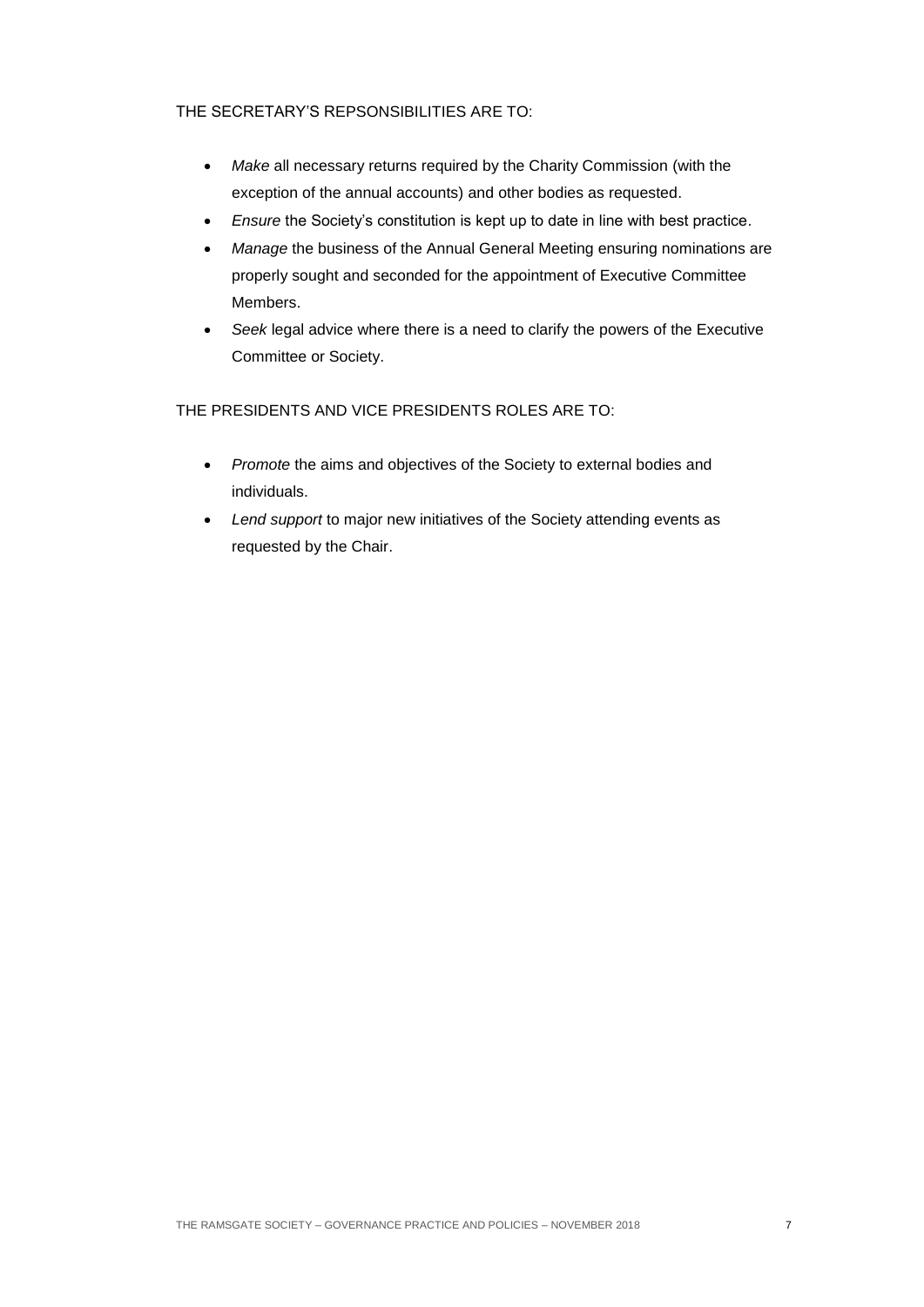# **3 APPOINTMENT OF EXECUTIVE MEMBERS**

The Society's constitution provides for a maximum of 12 Executive Committee members which includes the formal positions of Chair, Vice Chair, Treasurer and Secretary. Appointments are made by nomination which are voted on at the Annual General meeting of The Society. The Executive Committee also has the power to co-opt committee members should vacancies arise.

The Committee recognises the importance of ensuring members have the skills and experience required to support the work of the Society.

# THE ESSENTAIL SKILLS ARE:

- *Planning* knowledge of the planning system including strategic planning and experience in examining planning and listed building applications.
- *Heritage and conservation* appreciation and knowledge of Ramsgate's heritage and conservation work and of the various charitable and statutory grant making bodies.
- *Fundraising* experience in raising funds for charitable projects in particular for heritage and conservation work.
- *Marketing and Promotion* expertise in promoting and marketing the Society's work, attracting new members and in recruitment of volunteers for particular projects.
- *Communications* knowledge and experience in keeping members and the public informed of The Society's work including use of social media and compliance with the new regulations on data privacy.
- *Finance and budgeting* knowledge and experience of accounting in the charitable sector and of financial management and budgetary control.
- *Social and membership support* interest and experience in maintaining membership support and in promoting a varied social programme.

# RECRUITMENT PROCESS

At least annually the Chair and Vice Chair, with the support of the Secretary, shall undertake a recruitment review taking into account the following factors:

- *Members retiring* either voluntary or after long service (maximum period suggested is nine years)
- *Gender, ethnic and age balance* the aim is to try and ensure a reasonable balance given the profile of the community and membership in particular.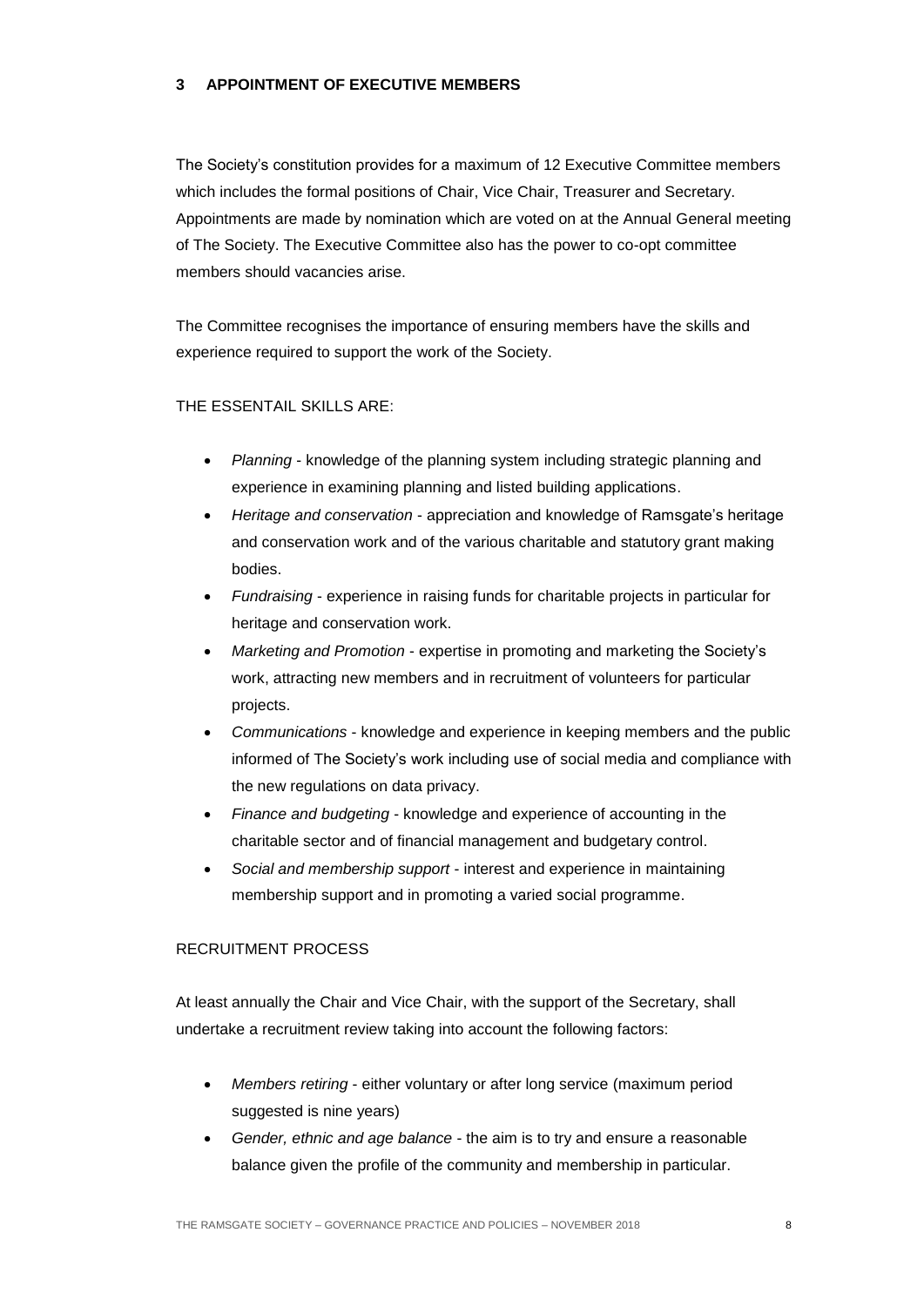*Gaps in expertise and knowledge* - looking always to the future and in particular to forthcoming major events, a focus on where new or improved expertise is required.

Once a case for new recruitment is established a short description of the skills needed shall be prepared for publication to the membership, external bodies and local community. Advertising new appointments forms a new step for the Society and needs to be consistently carried out to ensure openness and transparency is maintained.

Those applying in response to notified positions should do so by submission of a simple yet clear CV. After review by the Chair and Vice Chair selected applicants should be asked to attend an informal interview and if considered suitable invited to attend a meeting of the Executive Committee provided sufficient time exists before the AGM. Thereafter the existing procedures of Nomination and AGM agreement prevail or, in the case of co-optees, of Executive Committee endorsement.

## PERFORMANCE REVIEW

While Executive Committee members are unpaid and act in an entirely voluntary capacity The Society expects members to play an active role in the Committee's work. Regular attendance and contribution at Committee and any sub group meetings is important as well as support on particular projects and initiatives.

Performance review is therefore needed to ensure that high standards are maintained and where not that non-performance is addressed. Persistent non-attendance at meetings without adequate reasons as well as long term failure to contribute to projects and initiatives are the main indicators of non-performance.

It is the job of the Chair with support from the Vice Chair to maintain a regular oversight of individual member's performance and to action any review where standards are not being meet. Where there appear to be grounds for terminating membership the matter must first be raised at a meeting of the Executive Committee which shall take steps to ensure the member in question is given the right to reply to the alleged failings. The Executive Committee's decision shall be recorded in the minutes of the meeting and written notification given to the member.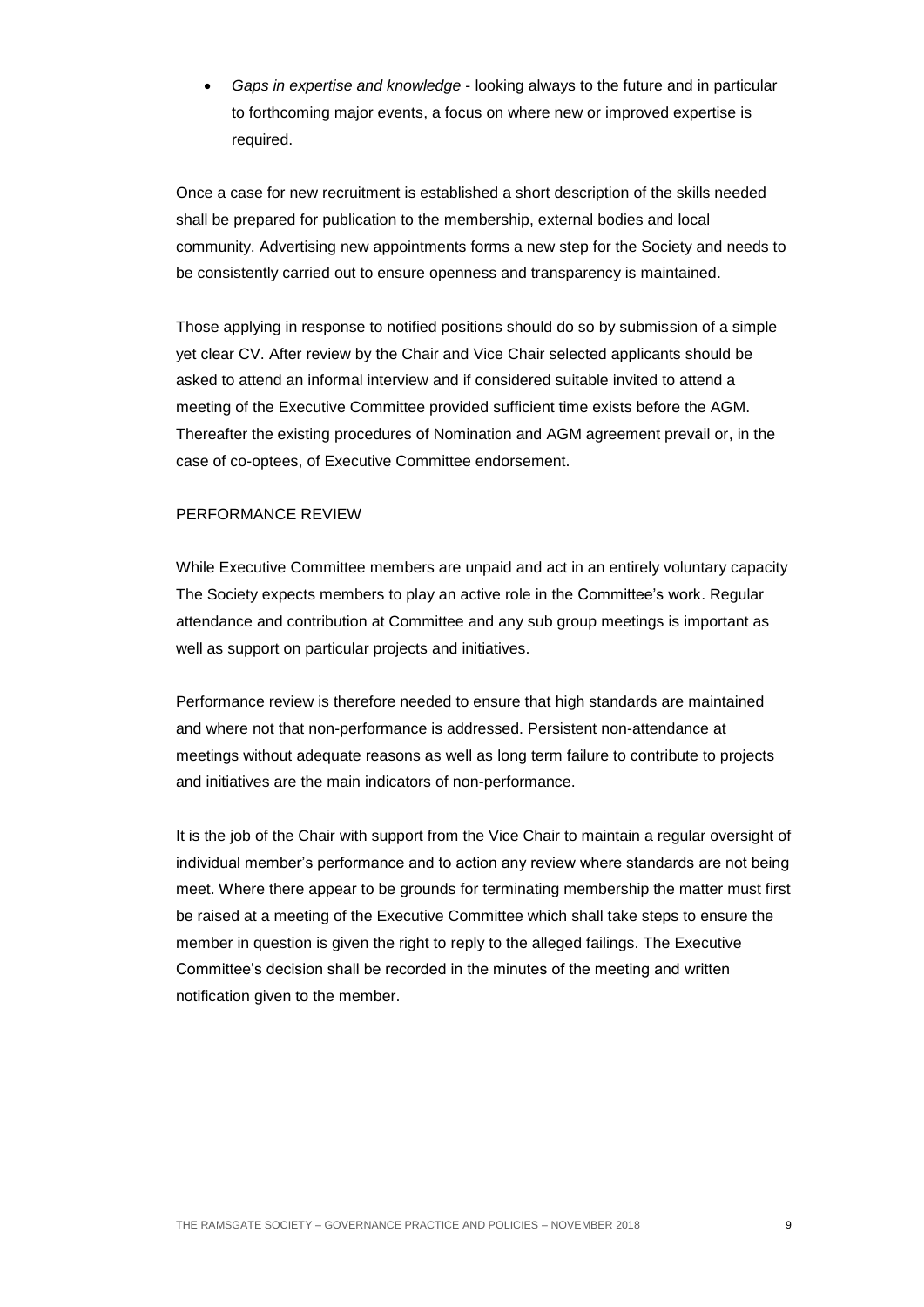## **4 PROBITY**

The Society recognises the importance of impartiality and transparency in the conduct of its business. Executive Committee members should always act in the best interests of the Society. They should ensure that their private and personal interests never influence their views or decisions and do not use their position for personal gain.

Executive Committee Members are required to disclose interests of themselves and their close relatives. Any Member who is personally interested in any way in a project, contract or other transaction, which is to be discussed by the Committee or a Sub Committee, must immediately disclose such an interest and desist from any discussion of the issue. Unless permitted to do so by the Chair, the member should withdraw from the meeting before a decision is made. This applies in the same manner to a Committee Member who has a close relative so interested. All such declarations shall be recorded in the Minutes of the meeting.

Other interests in any matter relating to the Society's business which are not pecuniary but which could influence judgement such as kinship, friendship, membership of an organisation, must also be disclosed.

Committee members should ensure that any personal or political interests which they have are kept separate from their involvement and work for The Society. It is important that The Society maintains a non-party political position in its dealings with local agencies and authorities. In making any personal political representations, Committee members should make quite clear that these are made in a personal capacity and in no way represent the views of the Society.

Committee Members are expected to adhere to high standards of personal behaviour in all their dealings for the Society. Offers of gifts or hospitality made to them personally should be treated with caution, as the person, persons or organisation making the offer may be seeking to gain influence or otherwise take advantage of such offer, gift or favour of hospitality. If it could reasonably be considered that this is the case the offer should be refused.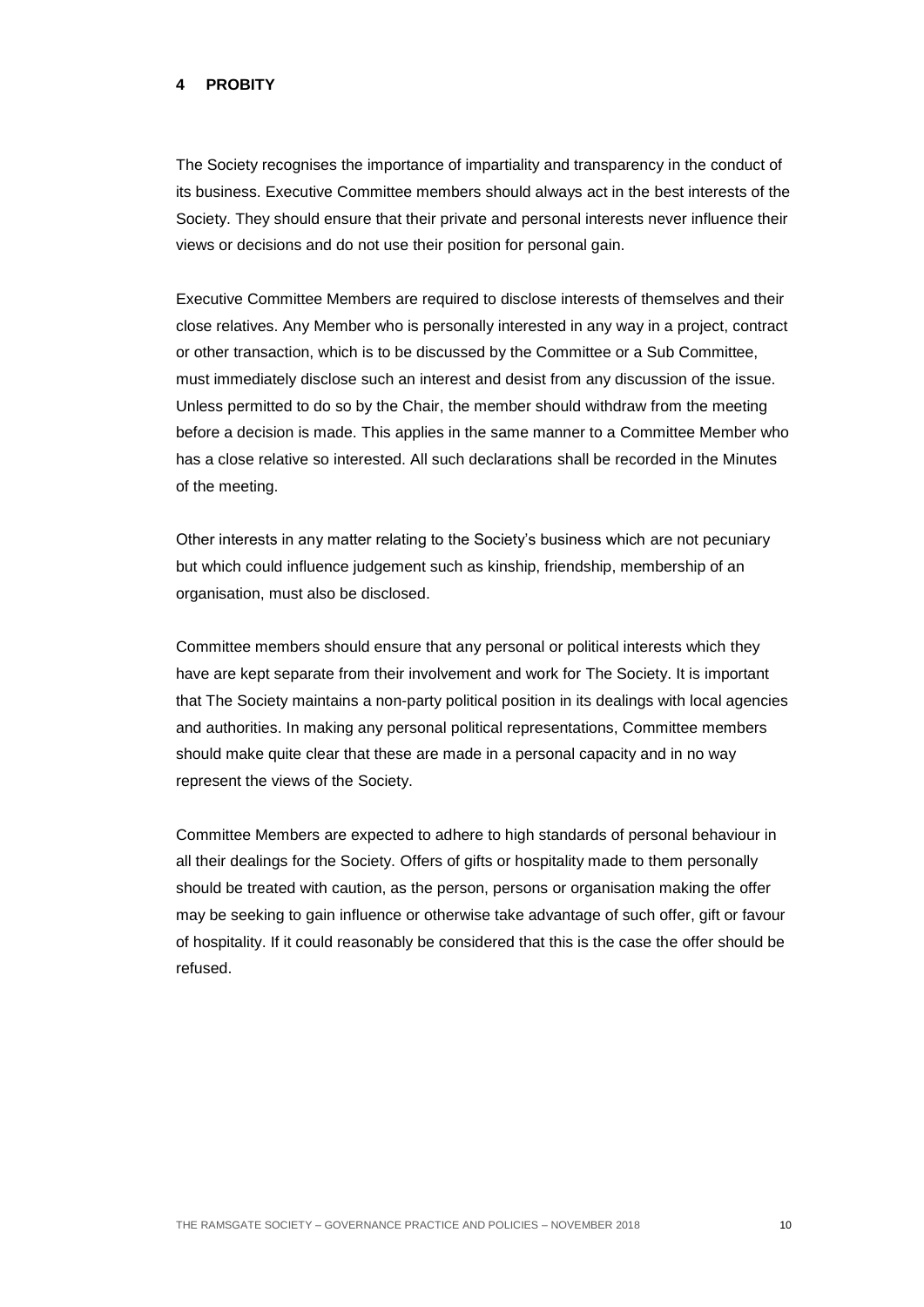## **5 EQUALITY AND SAFEGUARDING POLICY**

The Society aims to treat everyone equally and with same attention, courtesy and respect regardless of their age, disability, gender, marital status, race, racial group, colour, ethnic or national origin, nationality, religion or belief or sexual orientation. It is committed to promoting equality and diversity in its own policies, practices and procedures and in those areas in which it has influence and to eliminating discrimination.

THE FOLLOWING ARE THE KINDS OF DISCRIMINATION, WHICH ARE AGAINST THE SOCIETY'S POLICY:

- *Direct discrimination* where someone or a group is treated less favourably on the grounds of age, race, racial group, colour, ethnic or national origins, sex, pregnancy, marital status, disability or sexual orientation or religion or belief.
- *Indirect discrimination -* where action or practice would put a substantially higher proportion of the members of one sex, or persons having a racial or ethnic origin, or a particular religion or belief, or a particular disability or a particular sexual orientation at a particular disadvantage.
- *Victimisation -* where someone is treated less favourably than others because he or she has taken action against The Society under one of the relevant Acts.
- *Harassment -* when unwanted conduct related to any of the above grounds takes place with the purpose or effect of violating the dignity of a person and of creating an intimidating, hostile, degrading, humiliating or offensive environment. Harassment may involve physical acts or verbal and non-verbal communications and gestures.

The Society is committed to promoting equality and diversity in its work with local agencies, authorities and communities. Committee members and all volunteers and those who act on The Society's behalf will be expected to avoid any form of discrimination in their dealings with one another and with outside persons and organisations.

# **SAFEGUARDING**

The Society recognises it has a duty of care in relation to its dealings with young people and vulnerable adults, ensuring they are safeguarded from any poor practice, abuse or bullying.

Committee Members and volunteers undertaking projects or activities on the Society's behalf which involve contact with children or vulnerable adults will need to obtain a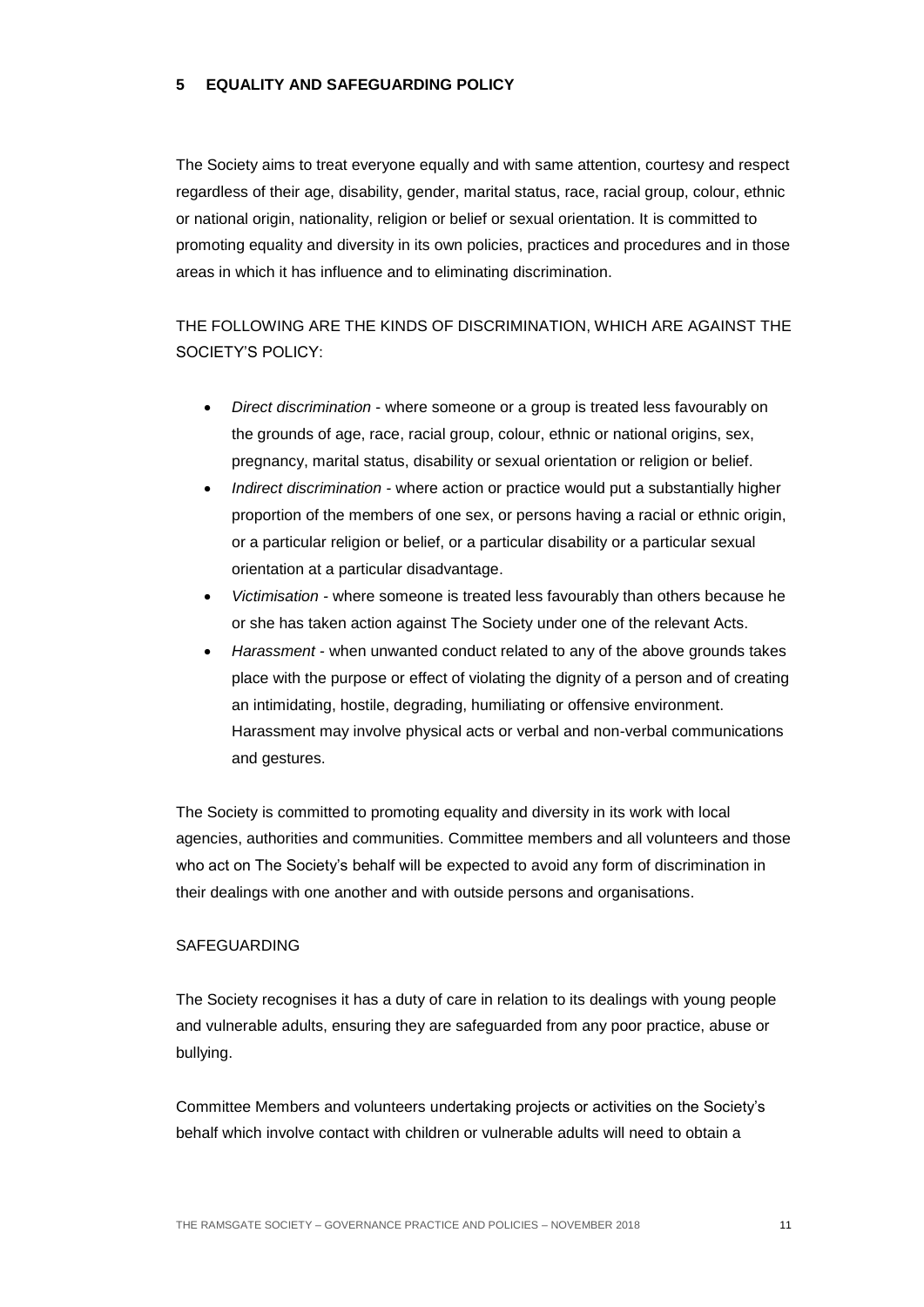Disclosure and Barring Service (DBS) Certificate and be prepared to undergo relevant training and advice as necessary.

# **COMPLAINTS**

Any complaints of discriminatory behaviour or of a failure to provide adequate safeguards for young people and vulnerable adults will be taken seriously and investigated impartially and any subsequent enforcement action taken swiftly. It will be for the Chair and Vice Chair to decide what form any investigation shall take and the persons to carry out the inquiries provided they are not the subject of the complaint. Where that is the case the task shall fall to the President and/or Vice Presidents to initiate the appropriate action.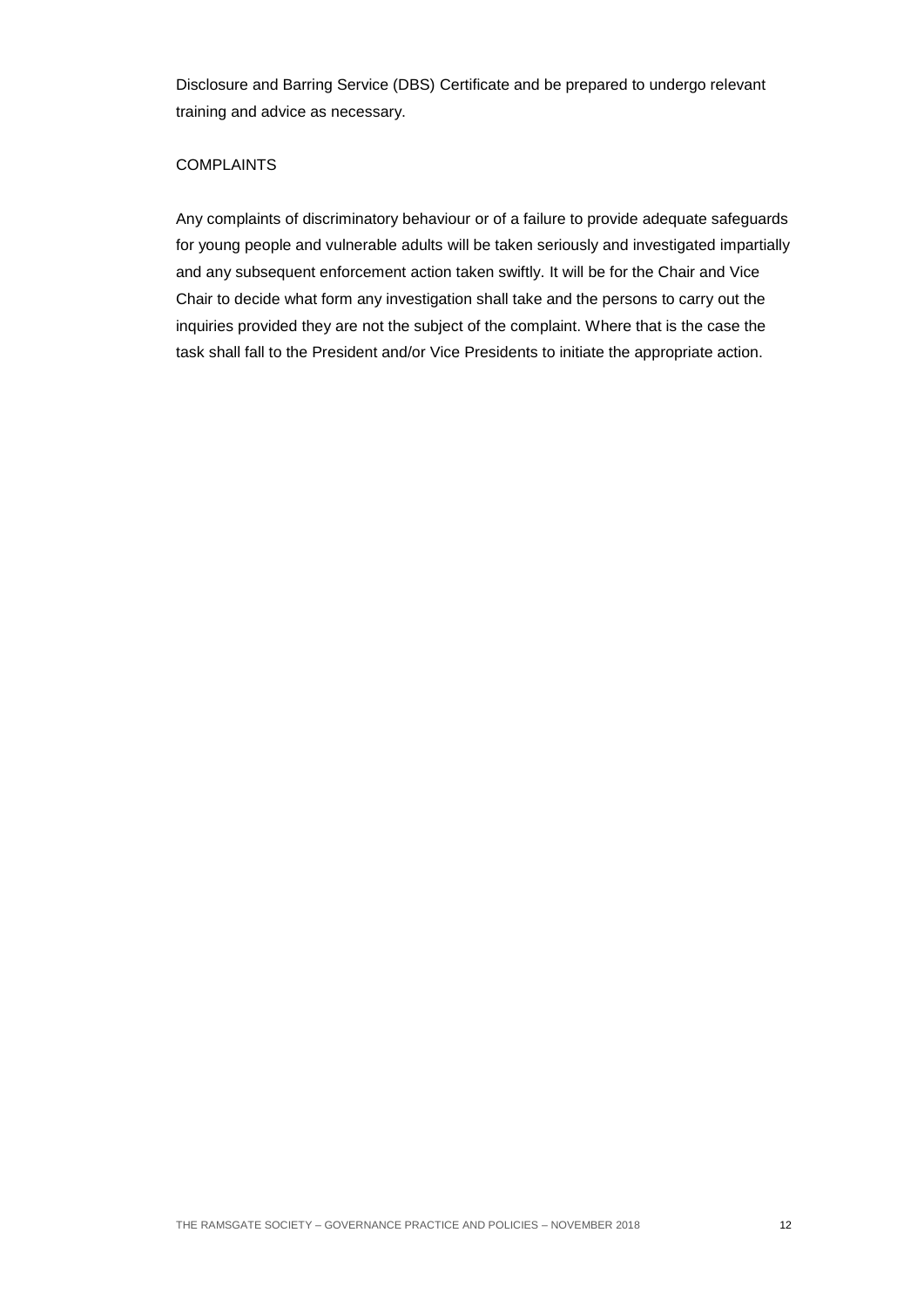## **6 PRIVACY POLICY**

The Society recognises the importance of ensuring that personal data collected and held about its members is treated confidentially and is stored securely.

This policy reflects the principles and requirements of the *General Data Protection Regulation (GDPR), 2018* and advice issued by the Information Commissioner's Office.

## PERSONAL DATA

Personal data is any information which identifies an individual. The Society keeps the following personal data about members:

- Name and title.
- Address.
- Phone number and/or mobile phone number where provided.
- Email address where provided.
- Membership subscriptions paid.
- Details of any Gift Aid authorities provided.

Personal data is stored on computers operated by members of the Society on a need to know basis: that means information is usually only held by The Secretary, Membership Secretary, and Communications team. Membership records are stored securely and are password protected.

Some records, such as membership forms and Gift Aid authorities, are also retained in paper format and are held under lock and key by the Membership Secretary and Treasurer.

Personal data is held for as long as deemed necessary within the remit of the legislation. Membership details and Gift Aid authorities will be retained for as long as membership lasts. It may also be necessary to keep financial information for a period of six financial years after the end of the financial year in which the transaction occurred so that we can respond to any enquiries from HMRC about our income or applications for Gift Aid.

# INDIVIDUALS' RIGHTS

Individuals have a right to ask about the information which is held concerning them. The Society will deal with requests promptly and these should made either by writing or emailing the Secretary.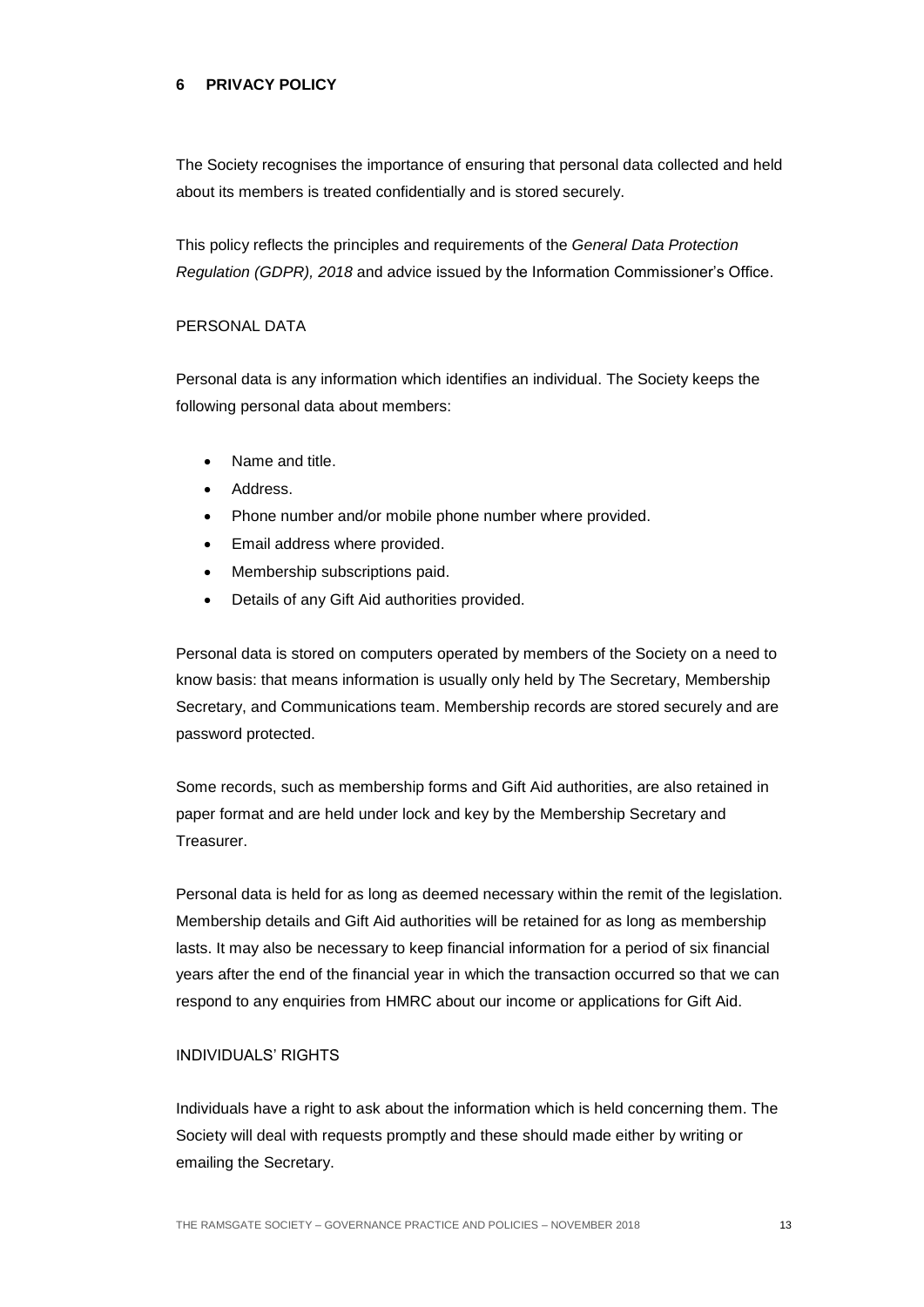Members also have the right at any time to correct any information held about them which is incorrect or out of date. Members cancelling their membership may ask for their details to be removed from our mailing lists. As explained earlier it may be necessary to retain details of payments made for HMRC enquiries.

## MAKING CONTACT

The address information held about members is used to circulate the Society's Magazine *Ramsgate Matters*. For those members who have provided email addresses the information is used to circulate periodic newsletters and information updates about the Society and important matters concerning the heritage of Ramsgate.

Occasionally information about events organised by others that may be of interest to members may be circulated but no personal data will be passed to third parties without express permission of members.

## NEW MEMBERS

All new members will be asked to give their express consent to The Society storing their personal data and for its use as outlined above. Our preference is to contact members by email as this helps to keep costs down and means we can send information out more regularly.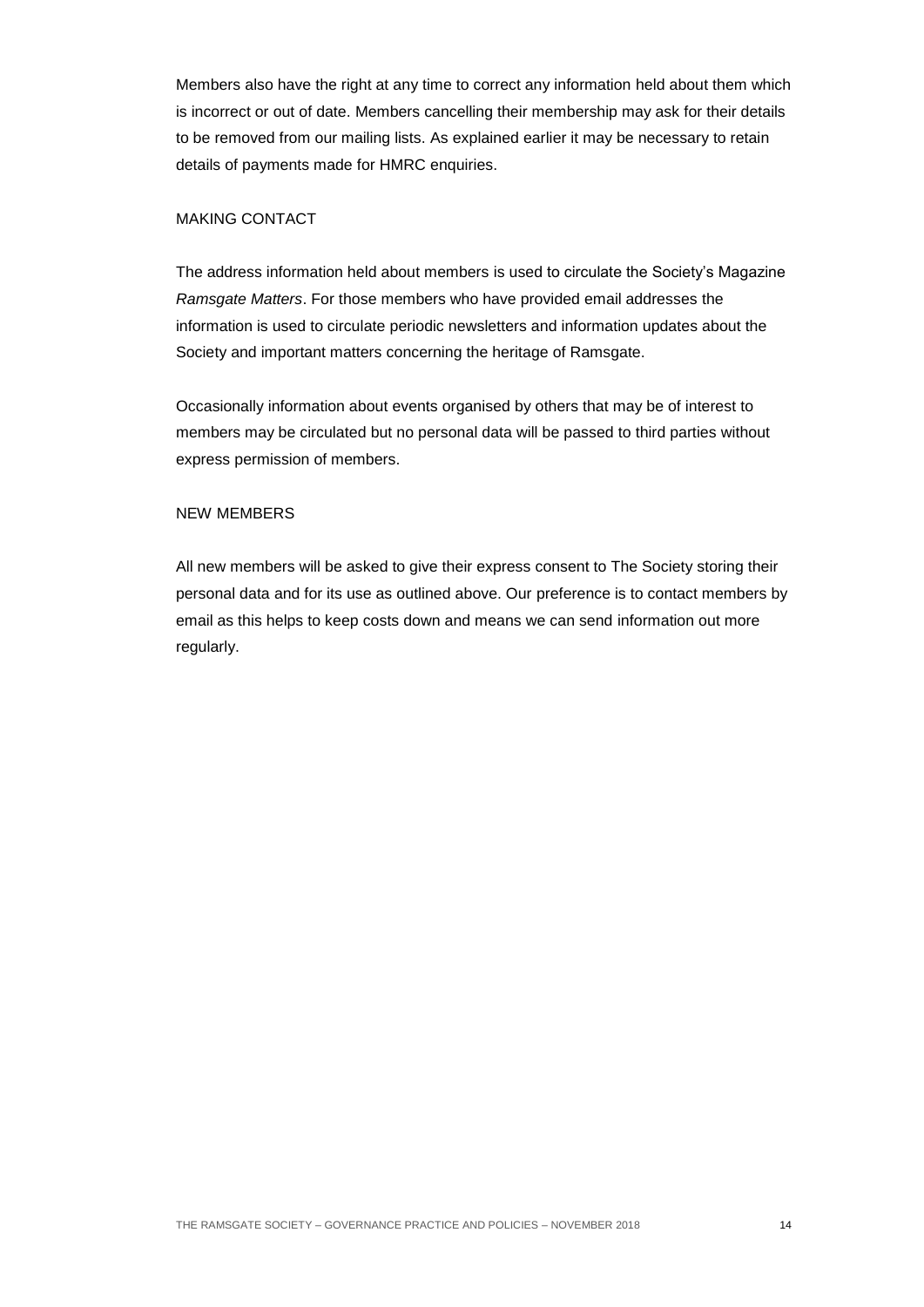## **7 MANAGEMENT OF RISKS**

The Society recognises that it faces a range of risks in carrying out its role in promoting and safeguarding the heritage of Ramsgate. While financial loss, whether the result of internal or external factors, is the most obvious risk faced, reputational and operational risks also need to be accounted for and managed. The damage to reputation and to effective performance seen in the recent case of the large Aid Charities, demonstrates well the importance of not overlooking these aspects of risk.

The management of risk is a responsibility of the Executive Committee and should be thoroughly assessed when:

- Setting the annual budget.
- Considering new projects in particular where external funding and/or contracts are involved.
- Undertaking activities which involve children and or vulnerable adults.
- Running events and/or marketing Society material.
- Venturing into new areas of business, for example museum management.
- Appointing new members of the Executive Committee and Officers' of the Committee in particular Chair and Treasurer.
- Taking a public stance on sensitive and/or controversial projects affecting the town of Ramsgate.

Where it is feasible the Society will always consider taking out insurance to mitigate against claims or losses. Public Liability Insurance is currently provided covering both legal liability and personal accident protection. But in many cases this will not be an option and therefore places a duty on the Executive Committee to be vigilant and ensure active monitoring of operations where there is an identified risk.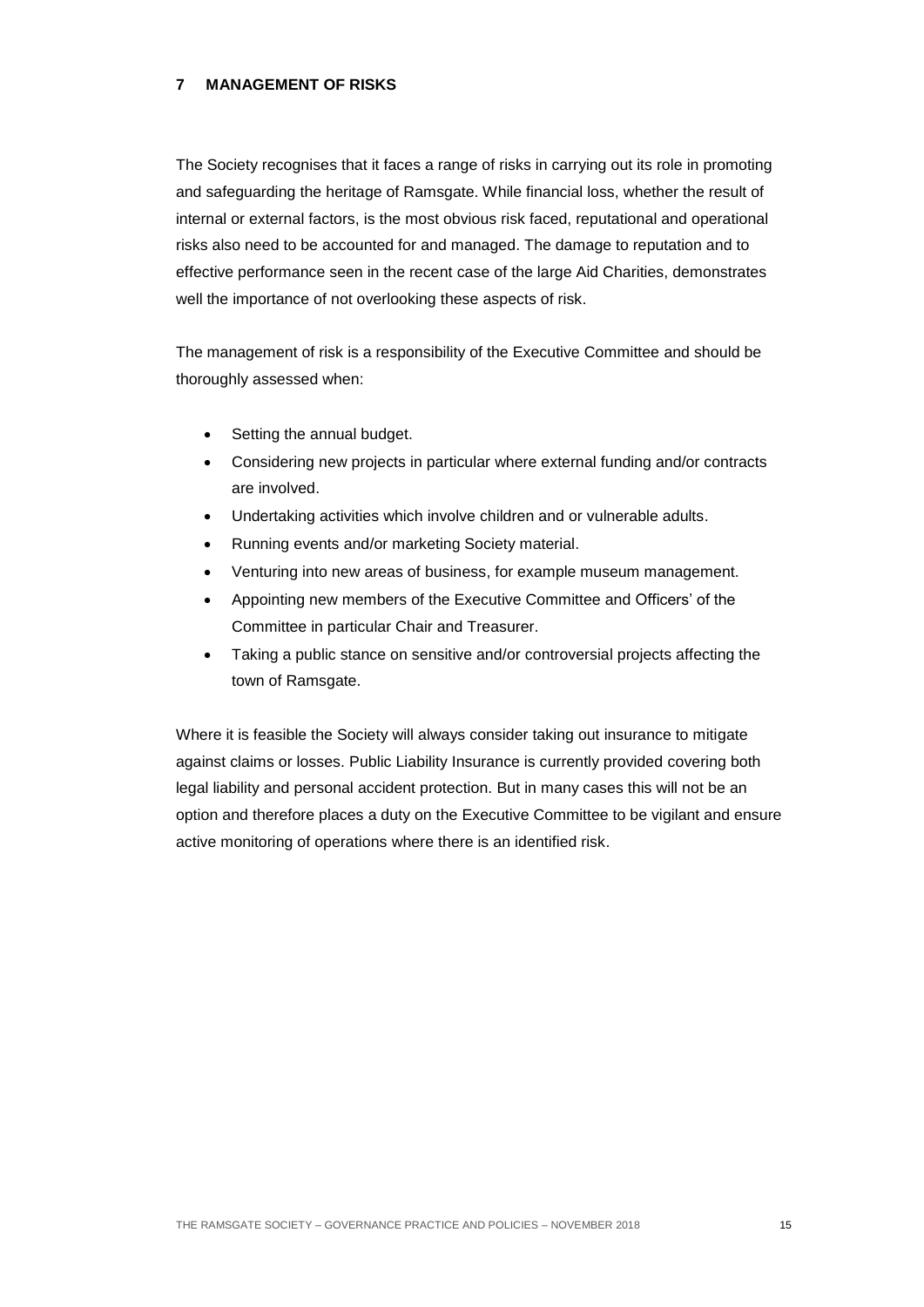## **8 HEALTH AND SAFETY**

The Society recognises its responsibility to comply with the requirement of the legislation on Health and Safety. Set out below is the Society's Statement on Health and Safety.

THIS STATEMENT OF GENERAL POLICY IS TO:

- Prevent accidents and cases of member/volunteer work-related ill health by managing health and safety risks.
- Provide clear instructions and information, and adequate training, to ensure members/volunteers are competent to carry out any agreed tasks.
- Engage and consult with members/volunteers on health and safety conditions.
- Provide training as necessary to members/volunteers on health and safety evacuation in case of fire or other significant incident.
- Maintain safe and healthy working conditions, provide and maintain plant, equipment and machinery and ensure safe storage/use of substances.
- Review and revise this policy as necessary at regular intervals.

# **RESPONSIBILITIES**

Overall and final responsibility for health and safety is that of the Executive Committee of the Society. Day-to-day responsibility for ensuring this policy is put into practice is delegated to the named Committee Member appointed by the Executive Committee annually.

All members/volunteers must:

- Co-operate with the Society's named Executive Member on health and safety matters.
- Not interfere with anything provided to safeguard their health and safety.
- Take reasonable care of their own health and safety.
- Report all health and safety concerns to the named Executive Member.

# HEALTH AND SAFETY RISKS ARISING FROM OUR WORK ACTIVITIES

Risk assessments will be undertaken by the person designated by The Society to be supervising particular volunteer projects. The findings will be reported to the named Committee Member who will sanction any action required to remove/control risks.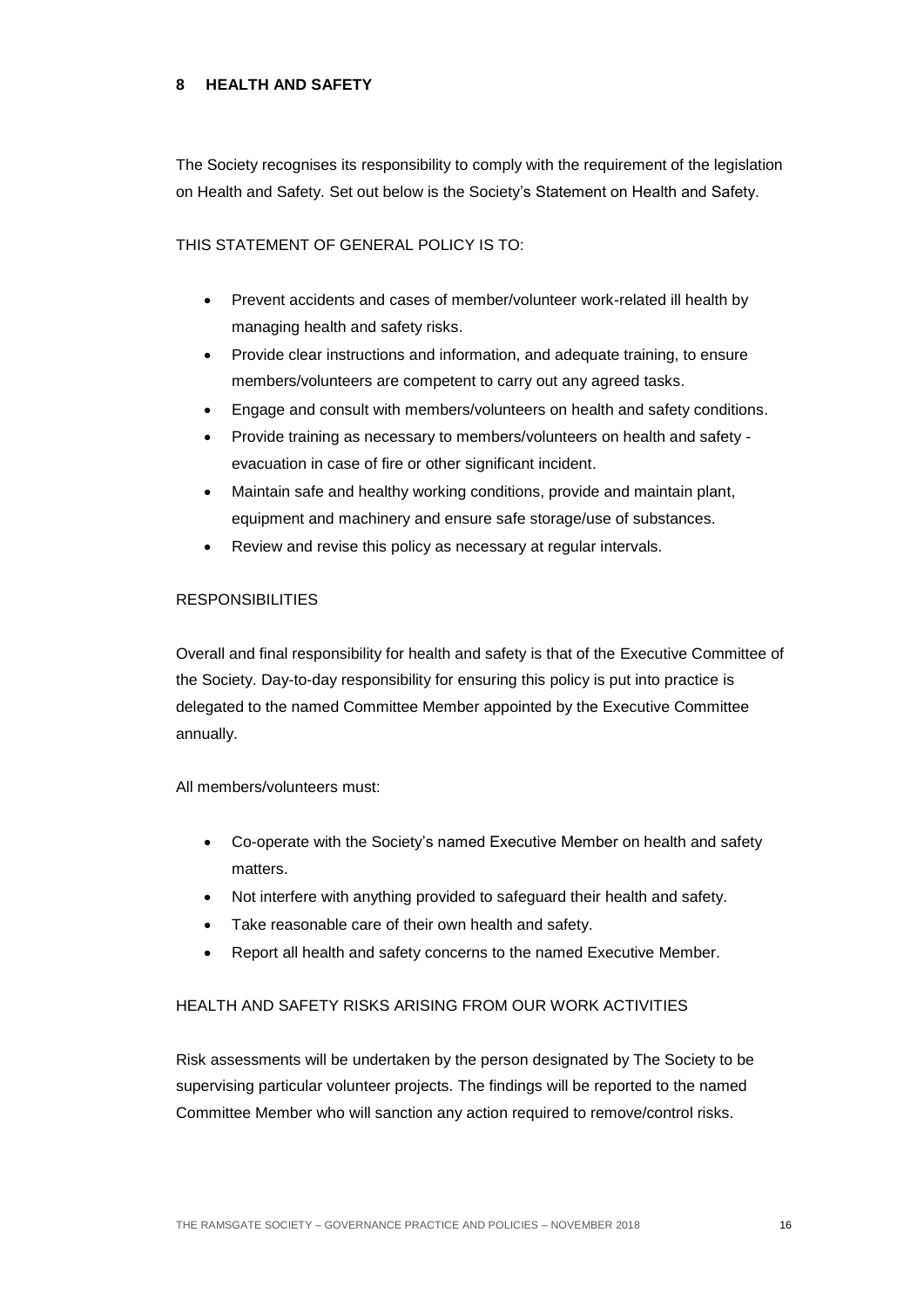Health & safety risks and significant incidents will be reported to the named Committee Member who will be expected to keep the Executive Committee informed as necessary.

# CONSULTATION WITH VOLUNTEERS

The Society will consult with members/volunteers on any changes in policy or practice and undertakes to ensure there is appropriate training in the event of changes in the nature of the Society's projects or activities. Opportunities for feedback on health and safety issues from members/volunteers will be provide from time to time.

# SAFE EQUIPMENT

The named Committee Member will be responsible for identifying all equipment needing maintenance and ensuring all identified maintenance is implemented. Any problems found with equipment should be reported to the named Committee Member. He/she will have responsibility for ensuring that new equipment meets health and safety standards before it is purchased.

## SAFE HANDLING AND USE OF SUBSTANCES

The named Committee Member will have overall responsibility for checking that new substances can be used safely before they are purchased. The Society does not currently use or store any substances which need a COSHH assessment.

## MANUAL HANDLING

The named Committee Member has responsibility for ensuring that hazardous manual handling operations are avoided so far as is reasonably practicable. Where necessary tasks will be redesigned to avoid moving the load or by automating or mechanising the process.

## INFORMATION, INSTRUCTION AND SUPERVISION

Arrangements for supervision of young volunteers will be agreed with and monitored by the named Committee Member who is responsible for ensuring that members/ volunteers working at locations under the control of other organisations are given relevant health and safety information.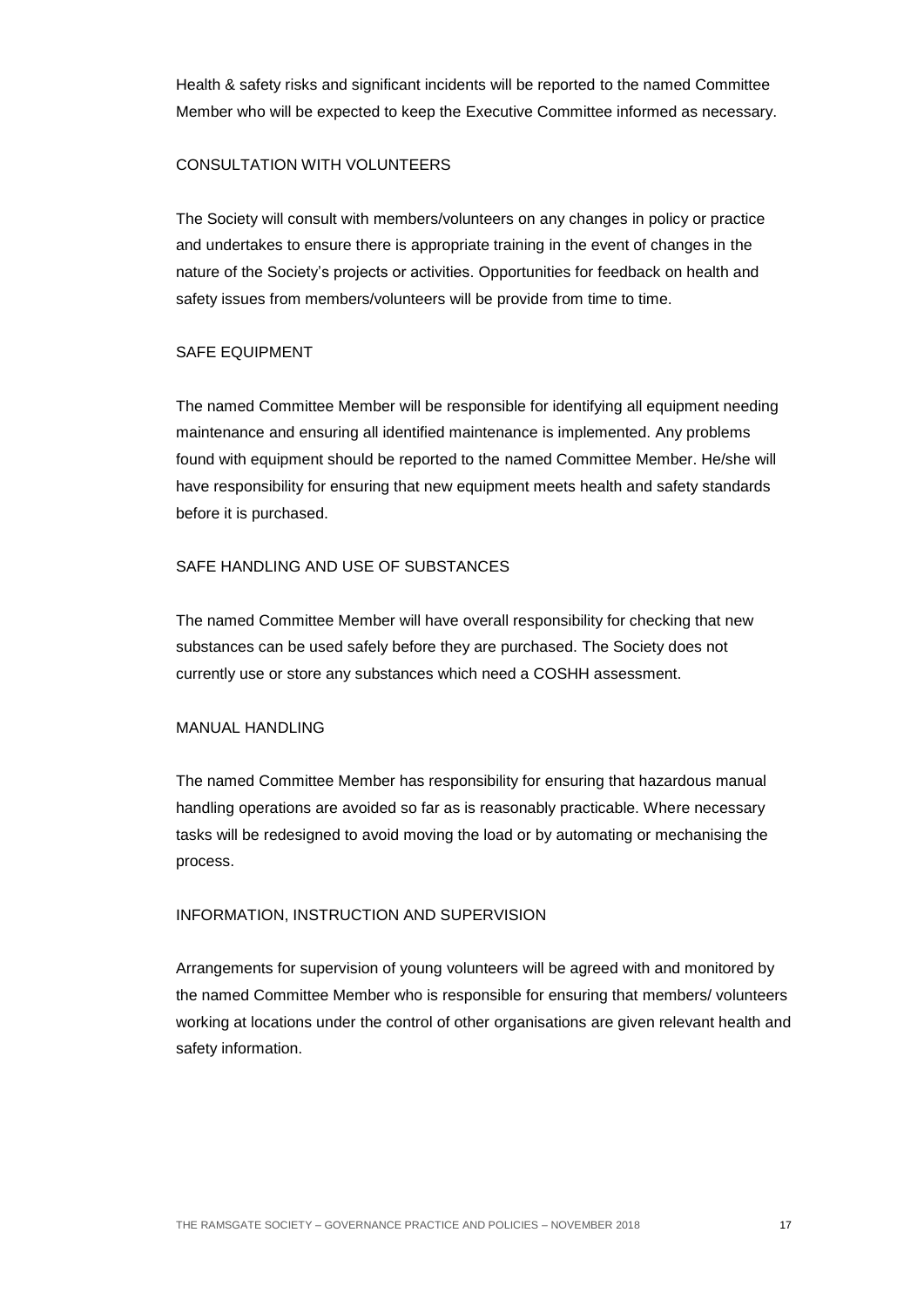All accidents and cases of work-related ill health are to be recorded in an accident book held by the named Committee Member. He/she shall ensure first aid kit is available for use in the event of any injury sustained by a member/volunteer undertaking project and activities on behalf of the Society.

# EMERGENCY PROCEDURES – FIRE AND EVACUATION

The named Committee Member is responsible for ensuring a fire risk assessment is undertaken, implemented and regularly reviewed. Where fire extinguishers are maintained by the Society these shall be checked every year.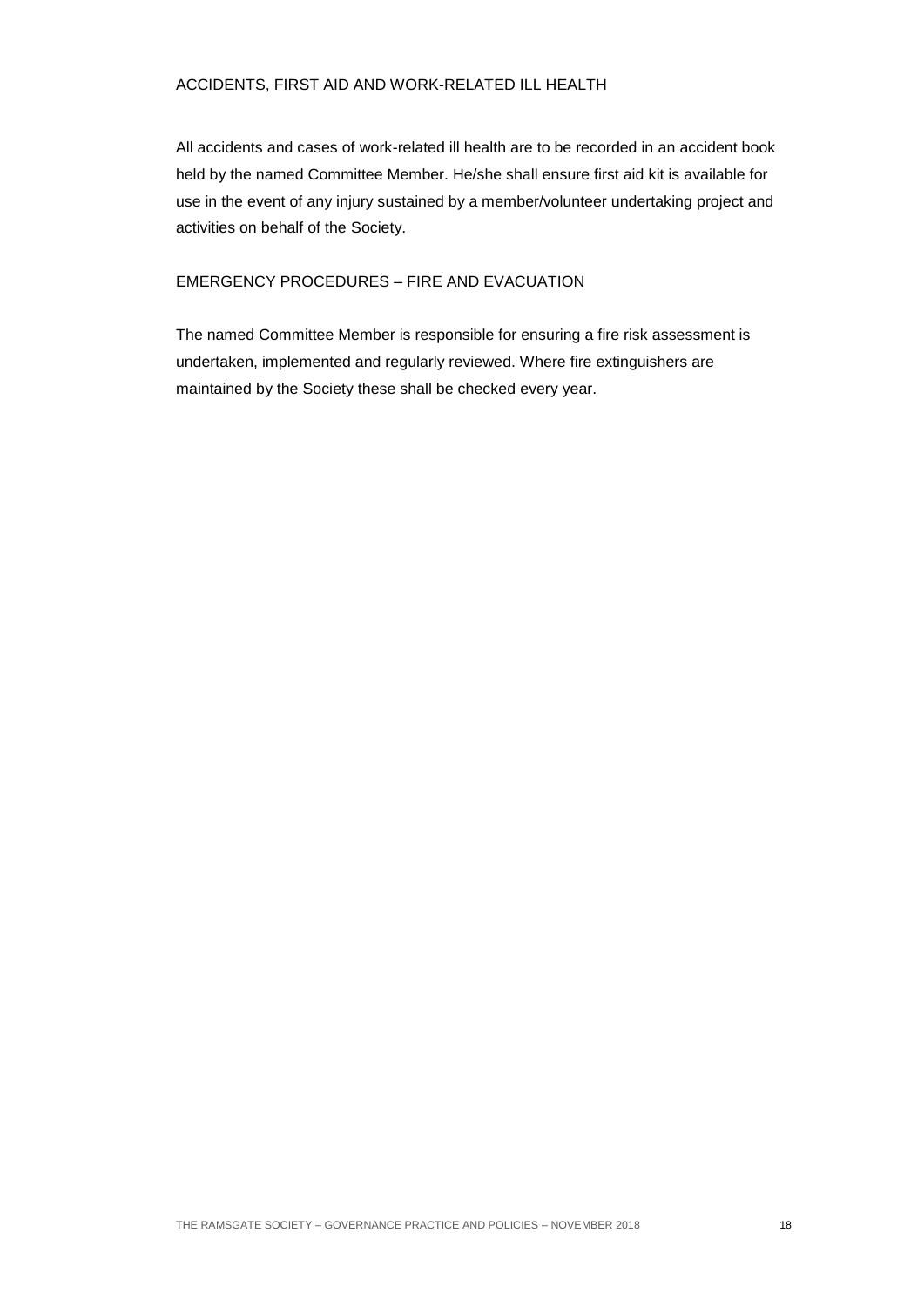# **ANNEX - THE RAMSGATE SOCIETY CONSTITUTION**

1. Name

The name of The Society shall be The Ramsgate Society. [Registered Charity No. 1138809](http://www.charitycommission.gov.uk/Showcharity/RegisterOfCharities/CharityFramework.aspx?RegisteredCharityNumber=1138809&SubsidiaryNumber=0#_blank)

# 2. Objects

The purpose of The Society shall be to promote and encourage the following objects by charitable means but not otherwise:

- To encourage high standards of architecture and town planning in Ramsgate.
- To stimulate public interest in and care for the beauty, history and character of the town and its surroundings.
- To encourage the preservation, development and improvement of features of general public amenity or historic interest.
- To pursue these ends by means of meetings, exhibitions, lectures, publications, other forms of instruction and publicity, and promotion of schemes of a charitable nature.

# 3. Membership

Membership shall be open to all who are interested in the aims of The Society. Membership shall lapse if the subscription shall remain unpaid six months after it is due.

# 4. Subscriptions

Annual Renewals - The annual subscription amount shall be determined annually by the Executive Committee. Any proposed changes are to be approved by the membership (to whom due prior notice of the change has been given) in a General Meeting. Renewal subscriptions become due from 1 April.

- New Members The subscriptions of new members joining in January shall be deemed to start from 1st April following.
- Joint Membership An amount equivalent to one and a half times the annual subscription rate shall apply.
- Junior Members (normally up to the age of 18) pay 50% of the adult subscription. Only Junior Members above the age of 15 years shall have the right to vote.
- Corporate bodies, including partnerships, societies, companies, education and other similar institutions and organisations may become members; each such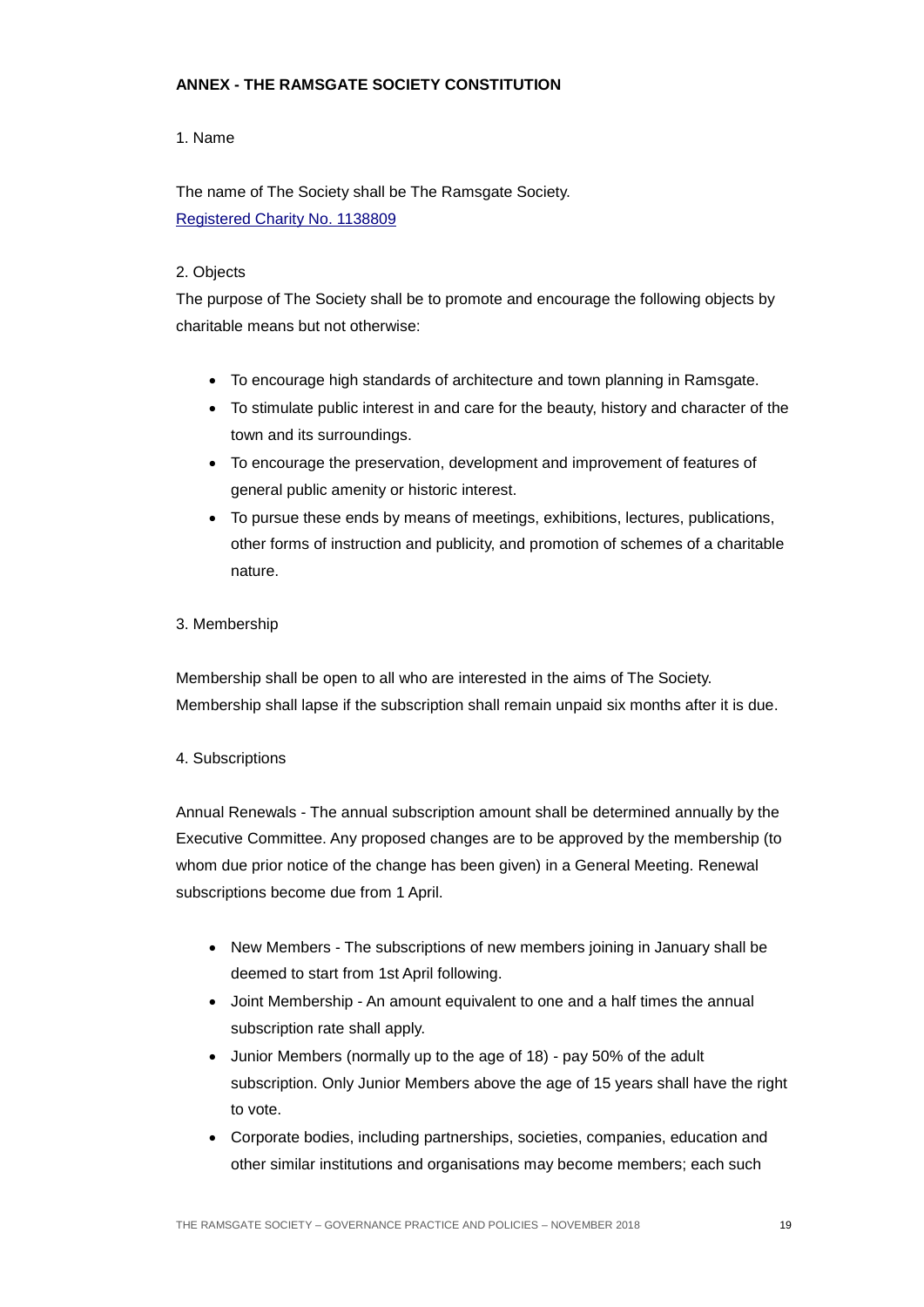body may appoint three nominees each of whom shall have full membership rights.

## 5. Meetings

The financial year of The Society shall end on 31 December and an Annual General Meeting shall be held in any month following the end of the financial year but before 31 May.

#### 6. Honorary Officers

The Honorary Officers of the Executive Committee shall consist of: **CHAIRMAN** VICE-CHAIRMAN HONORARY SECRETARY HONORARY TREASURER Additional honorary appointments may be made by the Committee according to need.

## 7. Executive Committee

The Executive Committee members are trustees and shall be responsible for administering the affairs of The Society and make any decisions on its behalf. A quorum for meetings of the Executive Committee shall consist of half its members.

The Executive Committee shall consist of the Officers and not more than eight elected members, all of whom shall relinquish office annually and shall be eligible for re-election at the Annual General Meeting.

The Executive Committee shall have the power to co-opt members, including holders of additional honorary appointments, who shall be full members of the Executive Committee. Other co-opted members may attend in an advisory and non-voting capacity. The Executive Committee shall have the power to appoint sub-committees as shall be deemed necessary. All sub-committees and holders of additional honorary appointments shall be responsible to the Executive Committee.

The Executive Committee, or any sub-committee which may be appointed, shall have the power to invite persons who may have specialised knowledge to attend any meeting of the Executive Committee of sub-committee in an advisory capacity.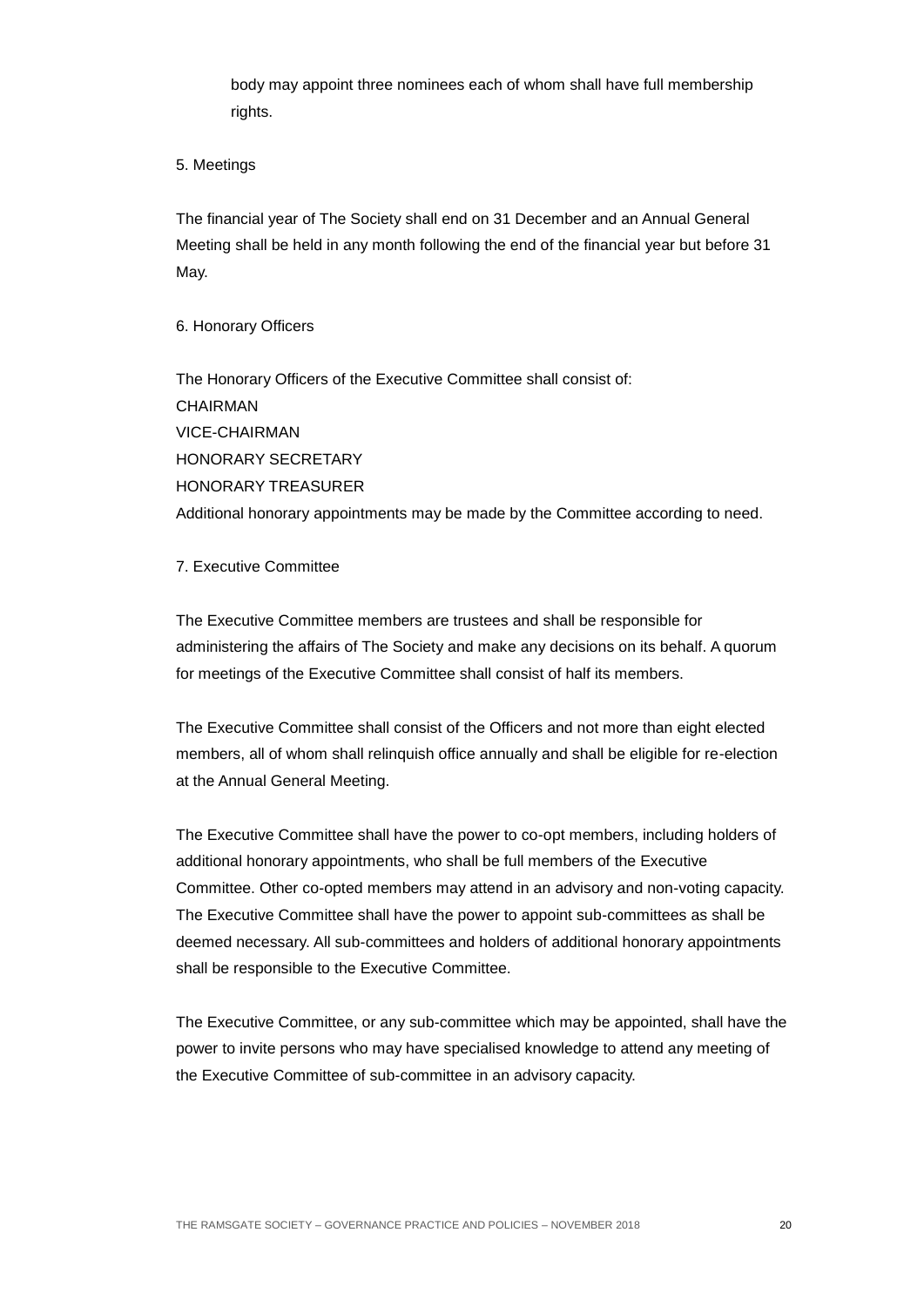#### 8. Elections

All elections shall normally be by ballot. Members unable to attend the Annual General Meeting may make arrangements to vote by post on a form provided by the Honorary Secretary. A President or Vice-President may also be elected at a General Meeting of The Society for periods to be decided at such a meeting.

## 9. Nominations

Nominations shall be sent to the Honorary Secretary twenty-eight days before the Annual General Meeting on a form signed by the proposer and seconder, and signifying that the consent of the nominee has been obtained. Each member shall be entitled to send in nominations for the Honorary Officers and for the Executive Committee up to the number of places to be filled.

10. Register

An attendance register shall be kept at all Executive Committee meetings.

#### 11. Appeals

The Executive Committee shall have the power to make appeals, solicit donations and canvass for monies for carrying out the objects of The Society.

## 12. Expenses of Administration

The Executive Committee shall, out of monies received by The Society, pay all proper expenses of administration and management of The Society and shall use the residue of such monies as it thinks fit for, or towards, the objects of The Society.

#### 13. Investment

All monies at any time belonging to The Society and not required for immediate application for its objects shall be invested by the Executive Committee upon such investments, securities or property as it may think fit, but so that monies subject or representing property subject to the jurisdiction of the Charity Commissioners or of the Secretary of State for Education and Science shall be in-vested in such securities as may for the time being be prescribed in law.